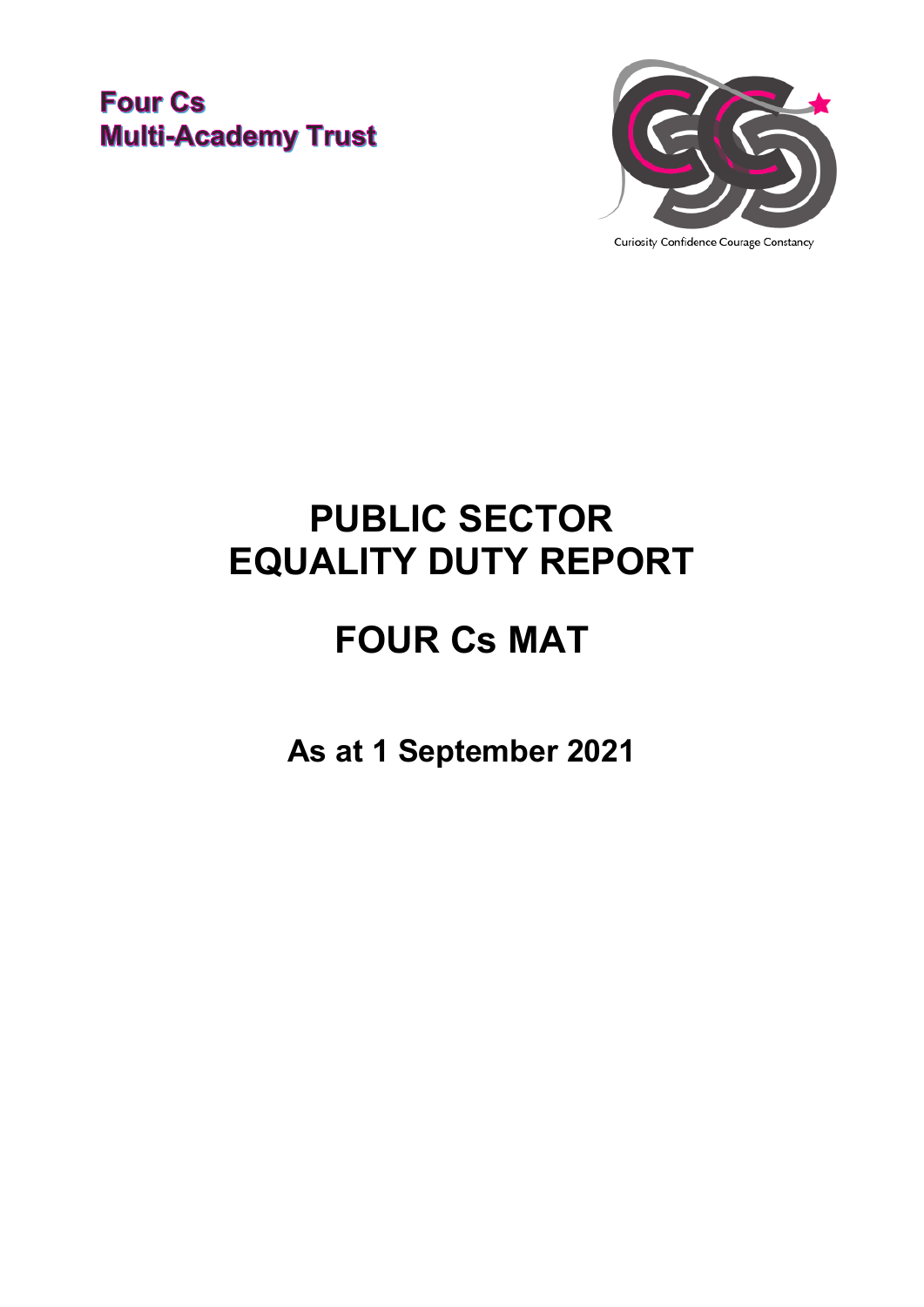## **PUBLIC SECTOR EQUALITY DUTY**

#### **Contents**

| <b>Staff Workforce Information</b>                                      |                |
|-------------------------------------------------------------------------|----------------|
| Recruitment                                                             | 3              |
| <b>Gender Analysis</b>                                                  | $\overline{4}$ |
| Length of Service                                                       | 5              |
| Percentage of Employees from an Ethnic Minority                         | $\overline{7}$ |
| <b>Age Analysis</b>                                                     | 9              |
| Percentage of Employees that have a Disability                          | 10             |
| Grievance, Harassment, Bullying, Victimisation and Discrimination Cases | 10             |
| <b>Student Statistics</b>                                               |                |
| Gender                                                                  | 10             |
| Ethnicity                                                               | 10             |
| Religion                                                                | 11             |
| <b>SEN Status</b>                                                       | 11             |
| Objectives 2021 - 2022                                                  | 11             |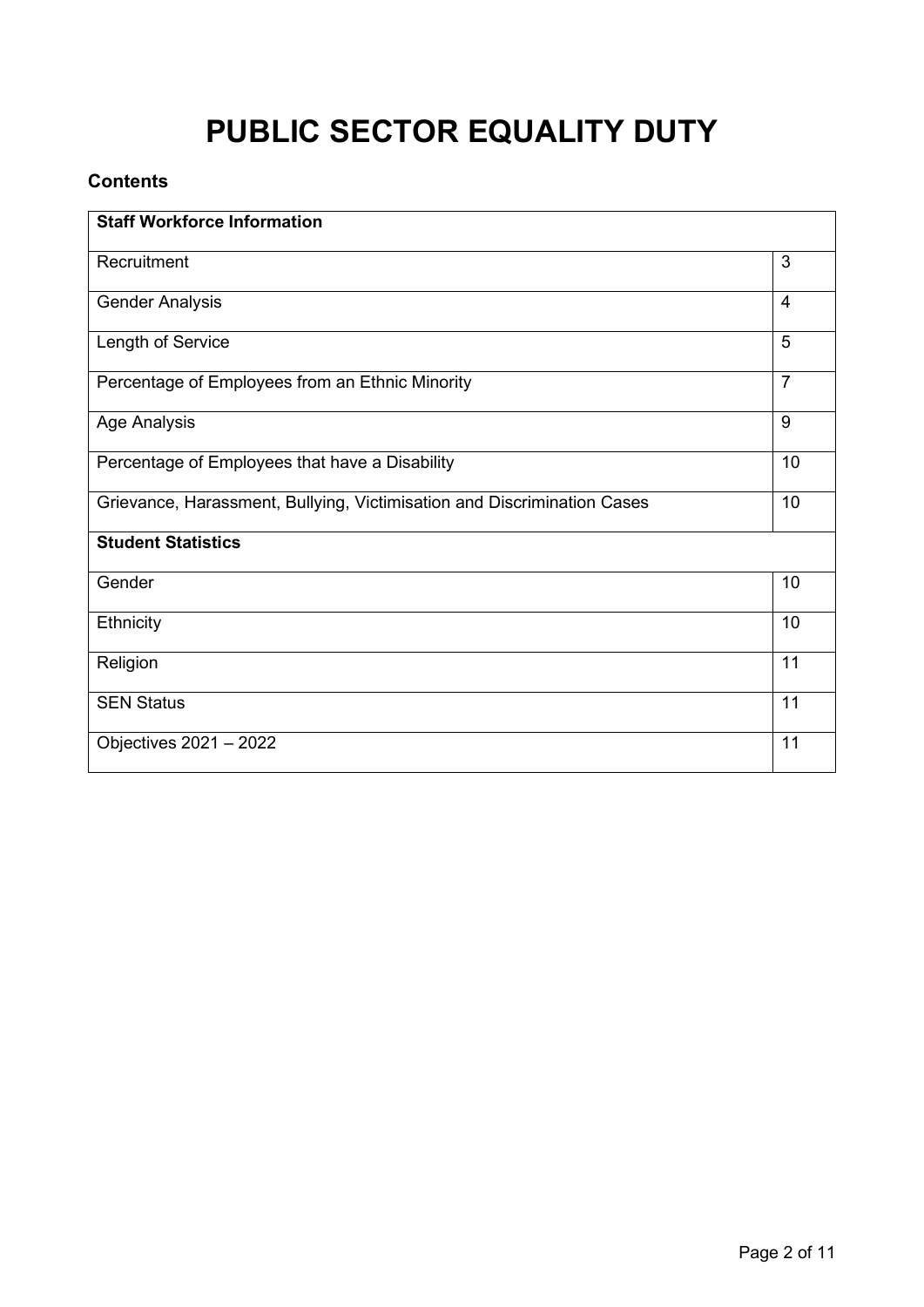### **PUBLIC SECTOR EQUALITY DUTY**

The Equality Act 2010 places both general and specific duties on public bodies such as schools which need to be complied with in order to fulfil the requirements set out in the Equality Act. The general duty requires all public bodies to have due regard to the need to:

- Eliminate unlawful discrimination, harassment, victimisation and other conduct prohibited by the act.
- Advanced equality of opportunity between people who share a protected characteristic and those who do not.
- Foster good relations between people who share a protected characteristic and those who do not.

#### **Staff Workforce Information**

#### **Recruitment**



| <b>Teaching Staff</b><br>New starters from September 2021 by Age and Gender |  |  |  |  |  |
|-----------------------------------------------------------------------------|--|--|--|--|--|
| Age                                                                         |  |  |  |  |  |
| 20-29                                                                       |  |  |  |  |  |
| 30-39                                                                       |  |  |  |  |  |
| 40-49                                                                       |  |  |  |  |  |
| 50-59                                                                       |  |  |  |  |  |
| $60+$                                                                       |  |  |  |  |  |
| Total                                                                       |  |  |  |  |  |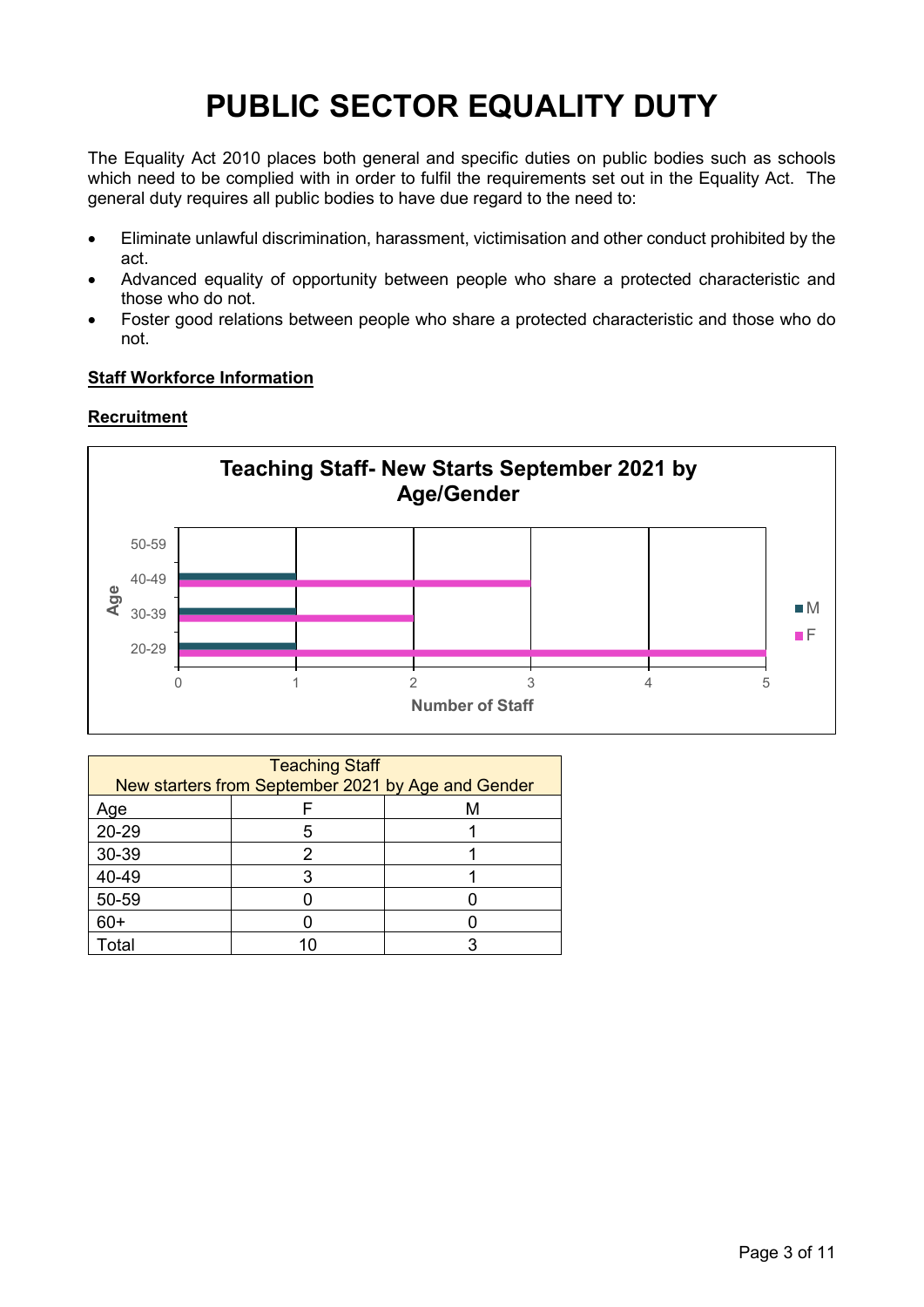

| <b>Support Staff</b><br>New starters from September 2021 by Age and Gender |    |   |  |  |  |  |
|----------------------------------------------------------------------------|----|---|--|--|--|--|
| Age                                                                        |    | м |  |  |  |  |
| Under 20                                                                   |    |   |  |  |  |  |
| 20-29                                                                      |    |   |  |  |  |  |
| 30-39                                                                      |    |   |  |  |  |  |
| 40-49                                                                      |    |   |  |  |  |  |
| 50-59                                                                      |    |   |  |  |  |  |
| $60+$                                                                      |    |   |  |  |  |  |
| Total                                                                      | 21 |   |  |  |  |  |

#### **Gender Analysis**





| <b>Teaching Staff - Gender</b> |                |            |  |  |  |  |
|--------------------------------|----------------|------------|--|--|--|--|
| Gender<br>Count<br>Percentage  |                |            |  |  |  |  |
|                                | 166            | <b>74%</b> |  |  |  |  |
|                                | 26%<br>57      |            |  |  |  |  |
| otal.                          | $100\%$<br>つつつ |            |  |  |  |  |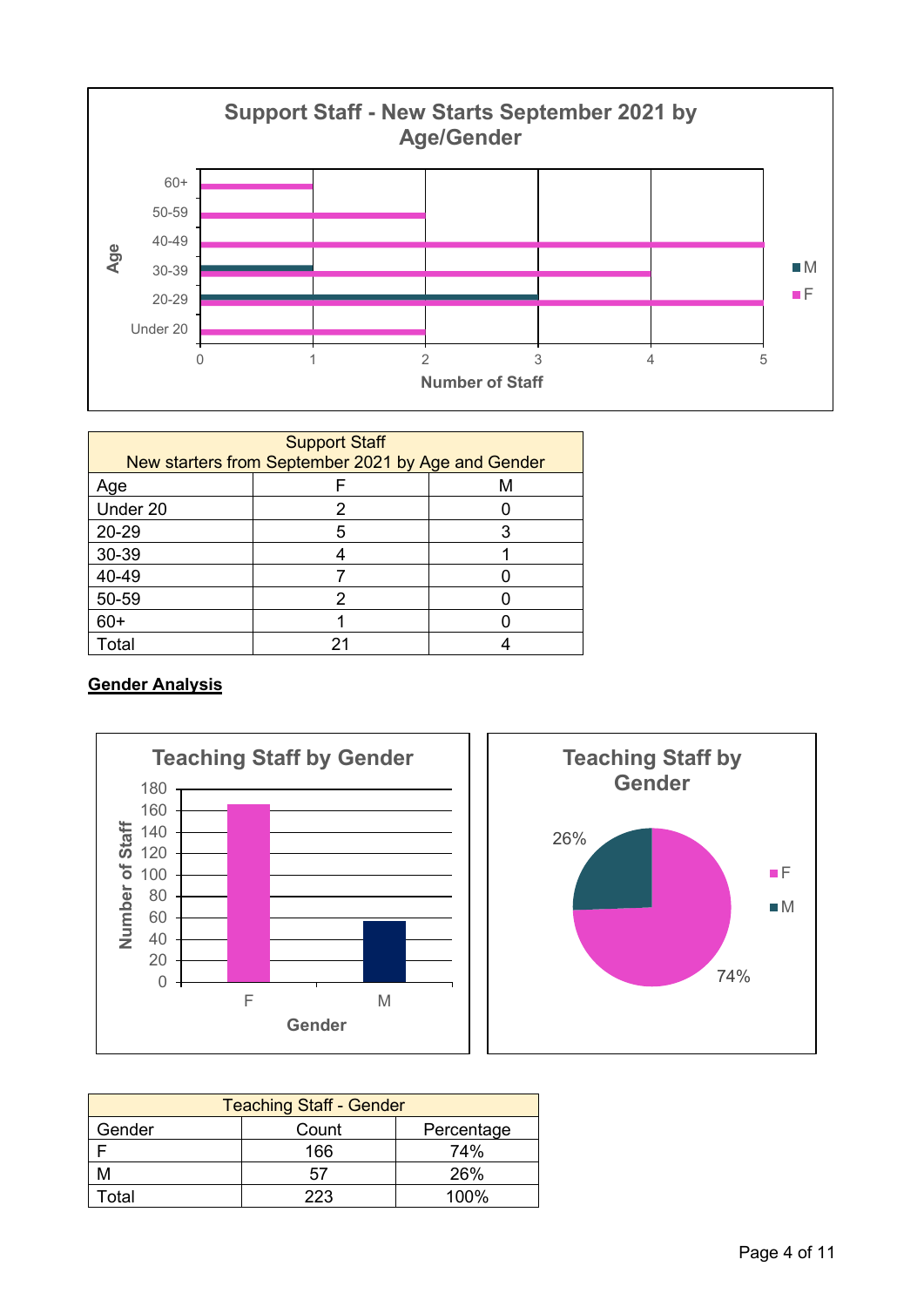



| <b>Support Staff - Gender</b> |     |     |  |  |  |  |
|-------------------------------|-----|-----|--|--|--|--|
| Gender<br>Count<br>Percentage |     |     |  |  |  |  |
|                               | 288 | 83% |  |  |  |  |
|                               | 17% |     |  |  |  |  |
| $100\%$<br><sup>-</sup> otal  |     |     |  |  |  |  |

#### **Length of Service**



| <b>Teaching Staff - Length of Service</b> |       |            |  |  |  |
|-------------------------------------------|-------|------------|--|--|--|
| Length of Service (Years)                 | Count | Percentage |  |  |  |
| $0 - 4$                                   | 123   | 55%        |  |  |  |
| $5-9$                                     | 47    | 21%        |  |  |  |
| $10 - 14$                                 | 26    | 12%        |  |  |  |
| 15-19                                     | 16    | 7%         |  |  |  |
| $20 - 24$                                 | 7     | 3%         |  |  |  |
| 25-29                                     | 4     | 2%         |  |  |  |
| $30+$                                     |       | $0\%$      |  |  |  |
| Total                                     | 223   | 100%       |  |  |  |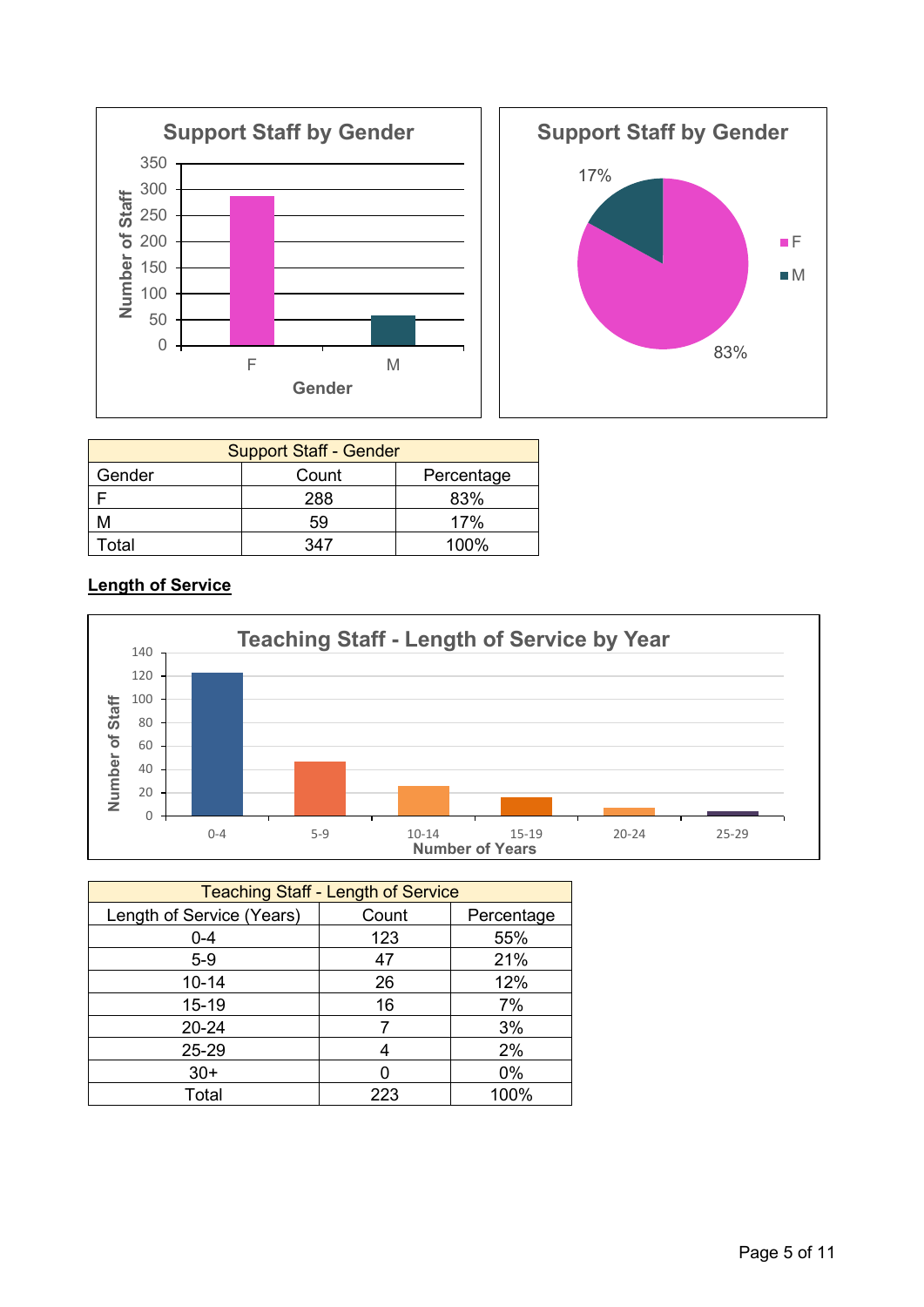

| <b>Teaching Staff - Length of Service by Gender</b> |                   |                                                                |    |    |  |  |  |
|-----------------------------------------------------|-------------------|----------------------------------------------------------------|----|----|--|--|--|
|                                                     | Length of Service |                                                                |    |    |  |  |  |
| Gender                                              | $0 - 4$           | 25-29<br>$30+$<br>$10 - 14$<br>$15 - 19$<br>$20 - 24$<br>$5-9$ |    |    |  |  |  |
|                                                     | 92                | 38                                                             |    | 10 |  |  |  |
| M                                                   | ົ                 |                                                                |    |    |  |  |  |
| Total                                               | 123               |                                                                | 26 | 16 |  |  |  |



| <b>Support Staff - Length of Service</b> |       |            |  |  |  |
|------------------------------------------|-------|------------|--|--|--|
| Length of Service (Years)                | Count | Percentage |  |  |  |
| $0 - 4$                                  | 176   | 51%        |  |  |  |
| $5-9$                                    | 67    | 19%        |  |  |  |
| $10 - 14$                                | 52    | 15%        |  |  |  |
| $15 - 19$                                | 31    | 9%         |  |  |  |
| $20 - 24$                                | 10    | 3%         |  |  |  |
| 25-29                                    |       | 1%         |  |  |  |
| $30+$                                    |       | 2%         |  |  |  |
| Total                                    | 347   | 100%       |  |  |  |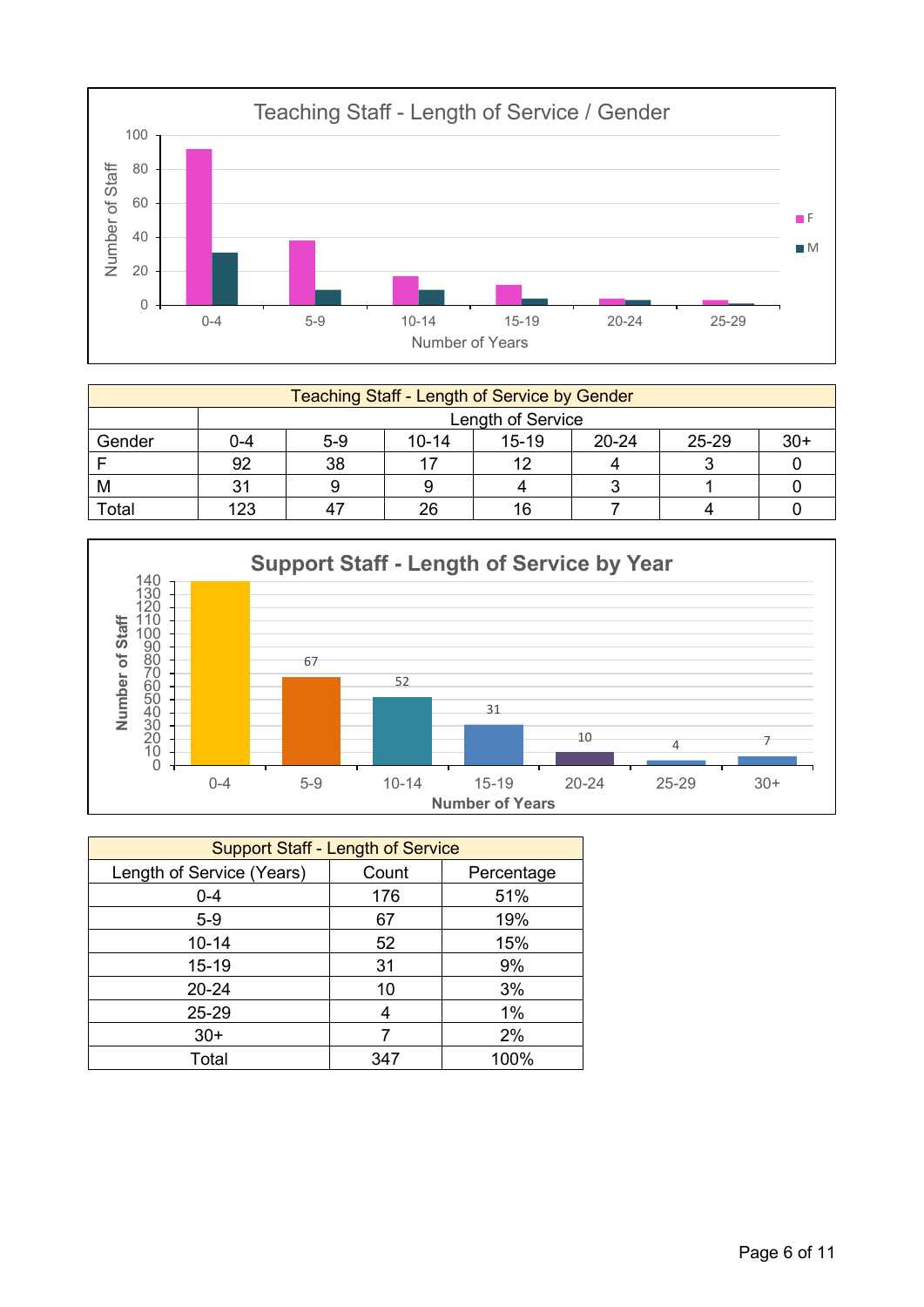

| Support Staff - Length of Service by Gender |                       |                                                                |  |  |  |  |  |  |
|---------------------------------------------|-----------------------|----------------------------------------------------------------|--|--|--|--|--|--|
|                                             | Length of Service     |                                                                |  |  |  |  |  |  |
| Gender                                      | 0-4                   | $30+$<br>25-29<br>$15 - 19$<br>$5-9$<br>$20 - 24$<br>$10 - 14$ |  |  |  |  |  |  |
|                                             | 144<br>56<br>26<br>43 |                                                                |  |  |  |  |  |  |
| M                                           | 32                    |                                                                |  |  |  |  |  |  |
| Total                                       | 76                    |                                                                |  |  |  |  |  |  |

#### **Percentage of Employees from an Ethnic Minority**



| <b>Teaching Staff - Ethnicity by Age</b> |                |                |       |          |          |                |
|------------------------------------------|----------------|----------------|-------|----------|----------|----------------|
|                                          | Age Range      |                |       |          |          |                |
| Ethnicity                                | 16-29          | 30-39          | 40-49 | 50-59    | 60-69    | $70+$          |
| Asian or Asian British, Any other Asian  | 0              |                | 0     | 0        |          | 0              |
| Background                               |                |                |       |          |          |                |
| Asian or Asian British, Bangladeshi      | 0              | 1              | 0     | 0        | $\Omega$ | 0              |
| Asian or Asian British, Indian           | 0              | $\overline{2}$ | 0     |          | 0        | $\mathbf 0$    |
| Asian or Asian British, Pakistani        | $\overline{2}$ | 0              | 4     | 0        | 0        | $\mathbf 0$    |
| Chinese                                  | 0              | 0              |       | $\Omega$ | $\Omega$ | $\mathbf 0$    |
| Mixed White and Asian                    | 0              | 0              | 0     |          | 0        | $\overline{0}$ |
| <b>Not Obtained</b>                      | 0              | 0              | 0     | O        |          | $\Omega$       |
| White, any other White Background        | 0              | 3              | 4     | 2        | O        | $\mathbf 0$    |
| White, British                           | 52             | 63             | 47    | 34       | 4        | $\Omega$       |
| White, Irish                             | 0              |                | ◢     |          | 0        | $\Omega$       |
| Total                                    | 54             | 71             | 54    | 39       | 5        | 0              |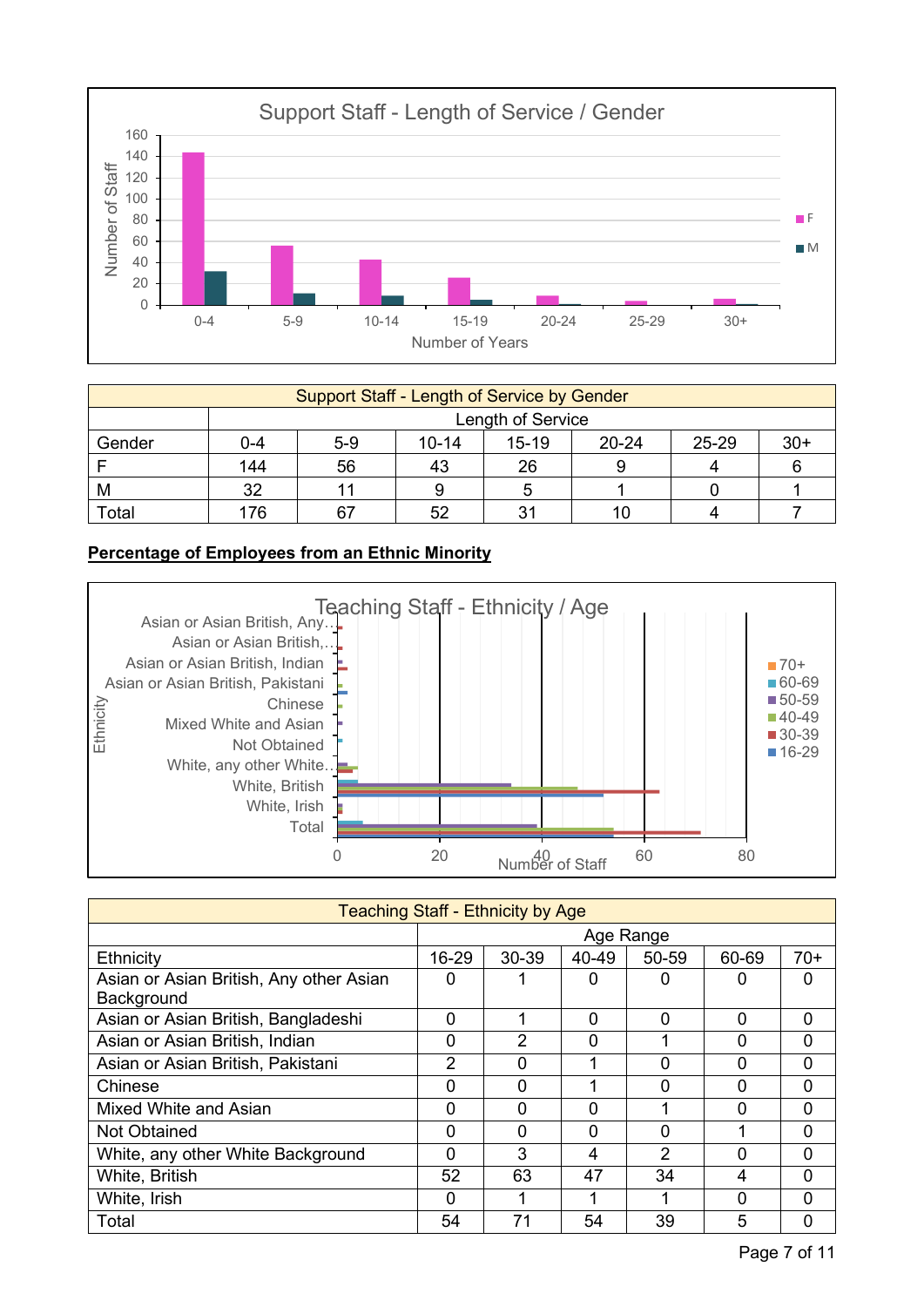

| <b>Support Staff - Ethnicity by Age</b> |          |                |       |               |                |          |          |
|-----------------------------------------|----------|----------------|-------|---------------|----------------|----------|----------|
|                                         |          | Age Range      |       |               |                |          |          |
|                                         | Under    |                |       |               |                |          |          |
| Ethnicity                               | 20       | 20-29          | 30-39 | 40-49         | 50-59          | 60-69    | 70+      |
| Any other Ethnic Background             | $\Omega$ | 0              | 0     | $\mathcal{P}$ |                | 0        | $\Omega$ |
| Asian or Asian British, Any other       |          |                |       |               |                |          |          |
| Asian Background                        | 3        | 0              | 0     | 2             |                |          | $\Omega$ |
| Asian or Asian British, Indian          | $\Omega$ | $\Omega$       | 0     |               | 2              | 0        | $\Omega$ |
| Asian or Asian British, Pakistani       | $\Omega$ | $\overline{2}$ | 2     | $\Omega$      | $\overline{2}$ | $\Omega$ | $\Omega$ |
| Black or Black British, Any other       |          |                |       |               |                |          |          |
| <b>Black background</b>                 | $\Omega$ | 0              | 2     | $\Omega$      | 0              | 0        | 0        |
| Black or Black British, Caribbean       | $\Omega$ | $\Omega$       | 0     |               | 1              | 0        | $\Omega$ |
| Gypsy/Roma                              | $\Omega$ | $\Omega$       | 0     |               | $\Omega$       | $\Omega$ | $\Omega$ |
| Mixed, any other mixed background       | $\Omega$ | $\Omega$       | 1     | $\Omega$      | $\Omega$       | $\Omega$ | $\Omega$ |
| Not Obtained                            | $\Omega$ | $\Omega$       | 2     | 2             | $\overline{2}$ | $\Omega$ | $\Omega$ |
| White, any other White Background       |          | 1              | 4     | 10            | 4              | 2        | $\Omega$ |
| White, British                          | 4        | 36             | 50    | 61            | 94             | 36       | 13       |
| Total                                   | 8        | 39             | 61    | 80            | 107            | 39       | 13       |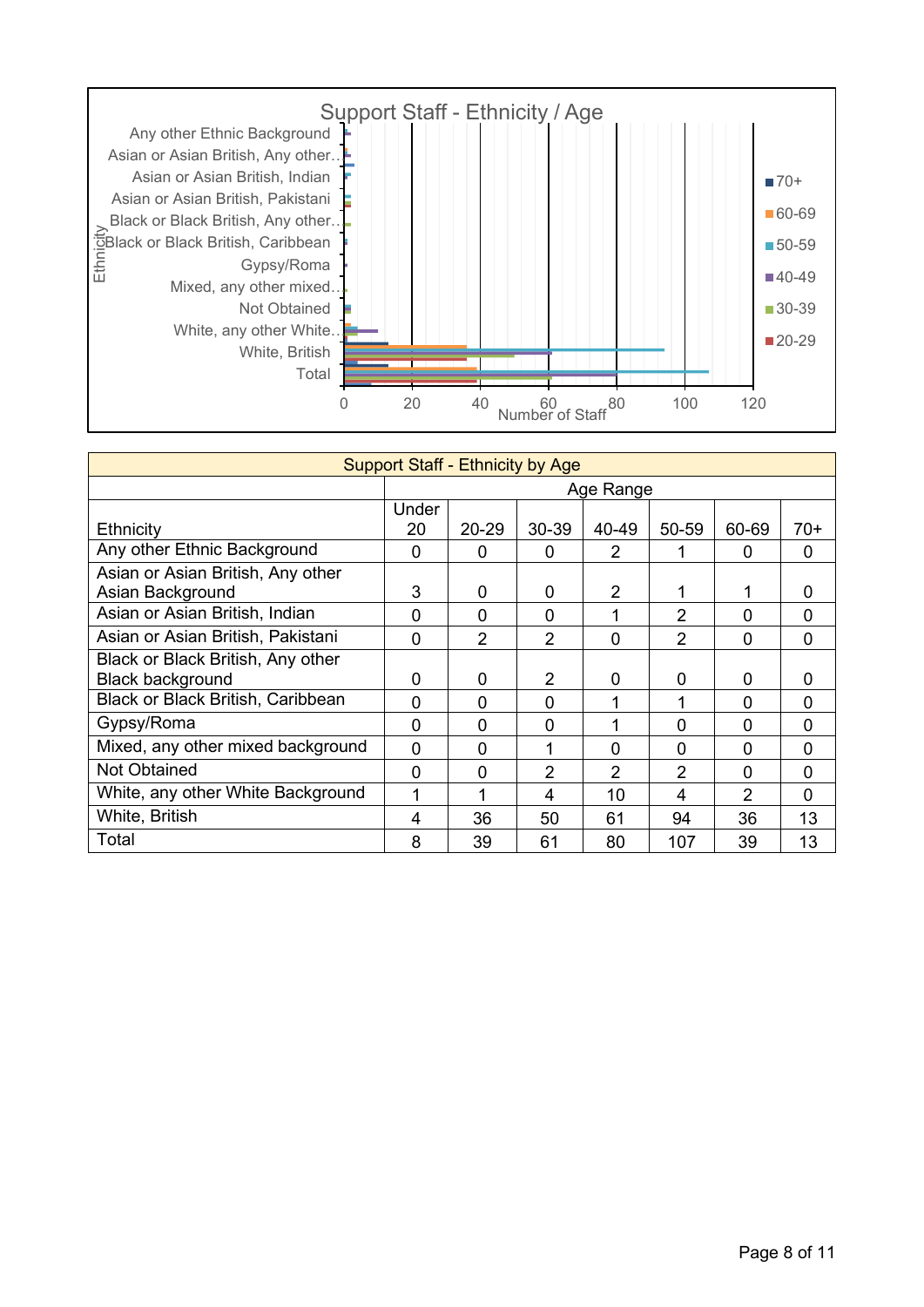#### **Age Analysis**



| <b>Teaching Staff - by Age and Gender</b> |     |    |  |  |  |
|-------------------------------------------|-----|----|--|--|--|
| Age                                       | ⊢   | М  |  |  |  |
| 20-29                                     | 39  | 15 |  |  |  |
| 30-39                                     | 50  | 21 |  |  |  |
| 40-49                                     | 47  |    |  |  |  |
| 50-59                                     | 26  | 13 |  |  |  |
| $60+$                                     |     |    |  |  |  |
| Total                                     | 166 | 5, |  |  |  |



| <b>Support Staff - by Age and Gender</b> |     |    |  |
|------------------------------------------|-----|----|--|
| Age                                      |     | M  |  |
| Under 20                                 | 5   | 3  |  |
| 20-29                                    | 30  | 9  |  |
| 30-39                                    | 50  | 11 |  |
| 40-49                                    | 71  | 9  |  |
| 50-59                                    | 97  | 10 |  |
| $60+$                                    | 35  | 17 |  |
| Total                                    | 288 | 59 |  |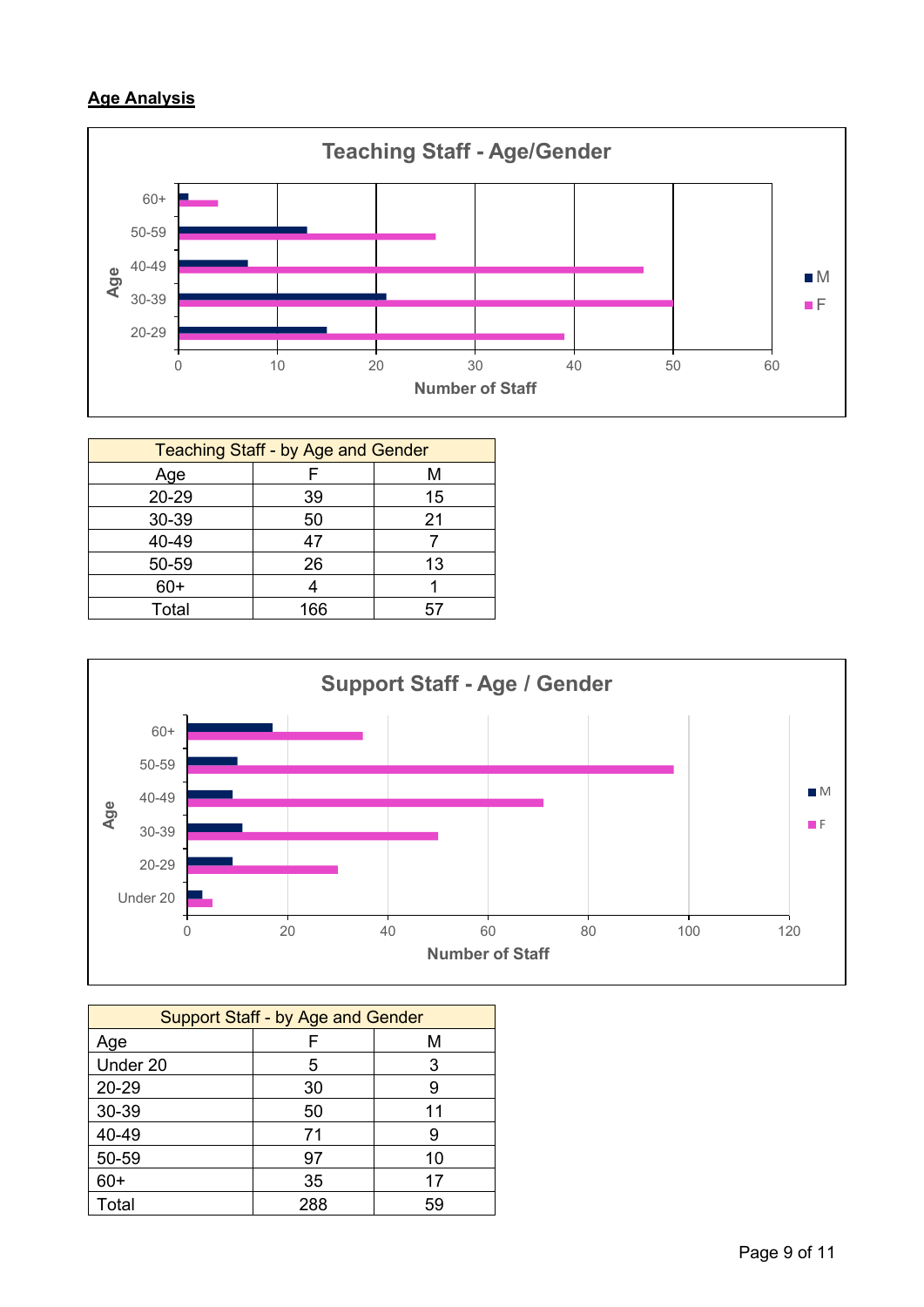#### **Percentage of Employees that have a Disability**

| <b>All Staff Disability</b> | $\frac{0}{0}$ |  |
|-----------------------------|---------------|--|
| Disabled                    | 1.05%         |  |
| Prefer Not to Say           | 0.18%         |  |
| Not disabled                | 98.77%        |  |

#### **Grievance, Harassment, Bullying, Victimisation and Discrimination Cases (Staff)**

Between 1 September 2020 and 31 August 2021 the Four Cs MAT was served with:

- 2 x Grievances
- 2 x Employment Tribunals

All cases were investigated and resolved without formal hearings.

#### **Student Statistics**

Based on information retrieved from the schools MIS system using routinely collected data. Student population across the MAT totals 3748.

| <b>Gender</b> | Count | $\frac{0}{0}$ |
|---------------|-------|---------------|
| Male          | 1855  | 49.49%        |
| Female        | 1893  | 50.51%        |

| <b>Ethnicity</b>                                   | Count | $\%$   |
|----------------------------------------------------|-------|--------|
| Asian or Asian British, Any other Asian Background | 62    | 1.65%  |
| Asian or Asian British, Bangladeshi                | 6     | 0.16%  |
| Asian or Asian British, Chinese                    | 17    | 0.45%  |
| Asian or Asian British, Indian                     | 79    | 2.11%  |
| Asian or Asian British, Pakistani                  | 465   | 12.41% |
| <b>Black or Black British, African</b>             | 72    | 1.92%  |
| Black or Black British, Any other Black Background | 41    | 1.09%  |
| Black or Black British, Caribbean                  | 9     | 0.24%  |
| <b>Information Not Yet Obtained</b>                | 48    | 1.28%  |
| Mixed, any other mixed background                  | 80    | 2.13%  |
| Mixed, White and Asian                             | 50    | 1.33%  |
| Mixed, White and Black African                     | 34    | 0.91%  |
| Mixed, White and Black Caribbean                   | 45    | 1.20%  |
| Other, Any other ethnic group                      | 60    | 1.60%  |
| Other, Arab                                        | 25    | 0.67%  |
| Refused                                            | 15    | 0.40%  |
| White, any other White Background                  | 498   | 13.29% |
| White, British                                     | 2112  | 56.35% |
| White, Gypsy or Irish Traveller                    | 25    | 0.67%  |
| White, Irish                                       | 5     | 0.13%  |